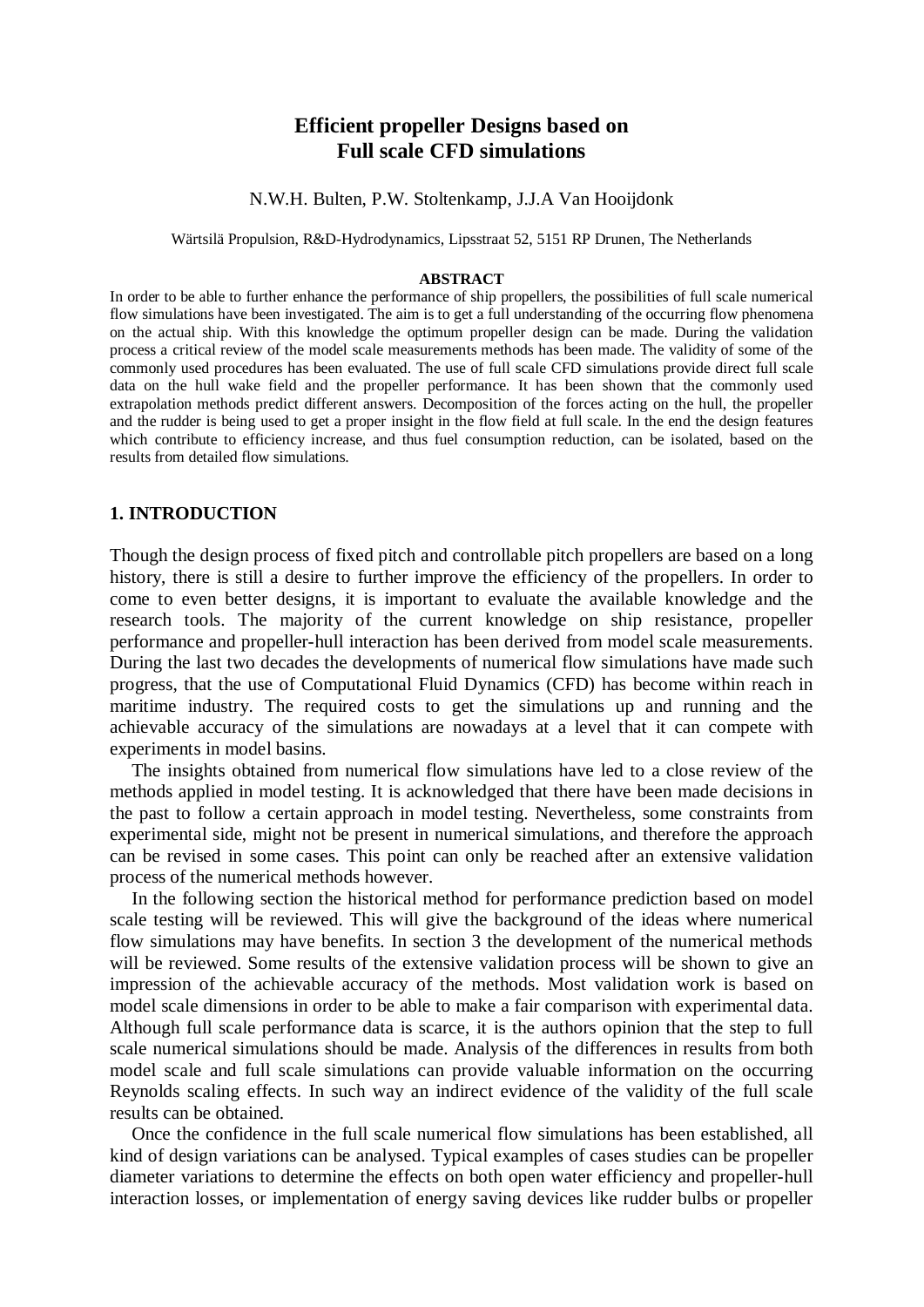boss cap fins. Results from some of these cases will be discussed in detail in section 4. The conclusions from the full scale numerical flow simulations will be drawn in the last section.

# **2. HISTORICAL PERFORMANCE DETERMINATION**

For a very long time model scale experiments were the only way to collect data on the propulsive performance of the vessels. The extrapolation of the measured model scale data to the actual full scale performance of the vessel is partly based on an empirical approach. This process has been tuned by the different model basins over the years to come to quite accurate full scale performance predictions.

In order to get more insight in the overall vessel performance, there have been introduced three interaction factors. The background of these factors will be discussed in the following subsection.

### **2.1 Propeller-hull interaction factors**

The coupling between hull resistance and propeller performance is based on the so-called interaction factors: wake fraction, thrust deduction, relative rotative efficiency. The conventional method of performance determination is based on a set of measurements:

- bare hull resistance
- propeller open water performance
- self-propulsion (combination of hull and propeller)



**Fig. 1.** Relations between model tests and interaction factors

It is known that the hull resistance in the self-propulsion test increases due to the working propeller, which creates a low pressure just upstream of the propeller. This increase in resistance is expressed as thrust-deduction factor *t*. The thrust-deduction couples the measured bare hull resistance with the measured thrust in the self-propulsion case. The inflow velocity to the propeller in behind the vessel is lower, due to the development of a boundary layer along the hull and the presence of shafts, skegs and brackets in front of the propeller. This velocity deficit is denoted with the wake fraction *w*. This wake fraction couples the measured thrust in the open water set-up with the measured thrust in the in behind condition. In order to get the bookkeeping closed there is one additional factor required, which gives the ratio between the power absorption in behind and in open water. This is the relative rotative efficiency  $\eta_R$ , which is for open propellers often close to 1.00.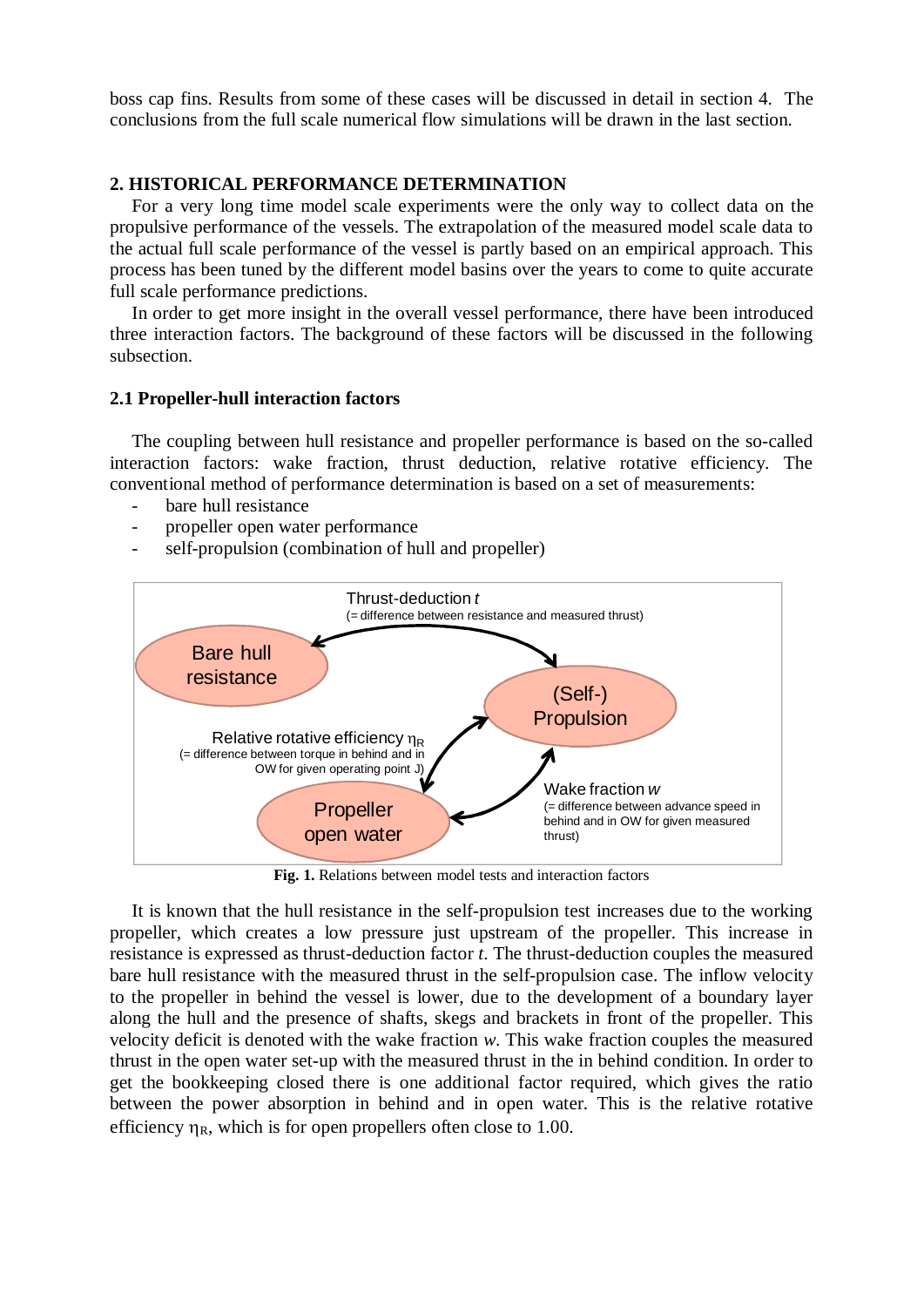### **2.2 Interpretation of interaction factors**

Though the methods to calculate the interaction factors seems straight forward, significant differences in interaction factors can be found between different model basins. Given the method of data analysis and the impact of relative small deviations in the measurements, the interpretation of the interaction coefficients should be done with care. Nevertheless, over the years some rules of thumb have been derived to get rough indications of the interaction values. As a consequence the interaction factors have gained quite an important position in the performance prediction of ships.

With the introduction of integrated rudders, energy saving devices and ducted propellers, the use of interaction factors has continued, though this has led to non physical interpretation of interaction parameters in many cases. So, for more modern propulsion concepts and energy saving devices, the conventional approach of the interaction factors has been stretched over the limits of its validity. In those cases the possible gains in fuel consumption might end up in non physical interaction factors and as a consequence the phenomena might be discarded based on the motivation of measurement inaccuracies.

# **2.3 Review of open water performance test set-up**

According to the commonly accepted procedures a propeller is driven from the downstream side in an open water performance test. In this way the inflow to the propeller is as uniform as possible. In case the propeller has to be driven from upstream side, the drive mechanism will create a flow disturbance which is undesirable. The choice to put the drive shaft downstream has had the consequence that the impact of the hub cap design has not been taken into account in the propeller performance measurement for decades. This is shown in fig. 2.



**Fig. 2.** Comparison of open water test set-up configuration and set-up in self-propulsion in behind ship

In the self-propulsion measurements, where the actual hub cap shape is modelled properly, possible gains or losses are part of the overall performance measurement. Any possible impact of the performance of the hub cap will therefore end up in one or more of the interaction or correction factors. The unavoidable inconsistency in the open water testing method will not reveal the true performance of the applied hub cap shape. The flow simulations for the example case as shown in fig. 2 revealed an efficiency drop of about 2%. In the conventional model testing approach, these effects will end up in the various interaction factors, and become untraceable in that way. Moreover the development of energy saving devices like propeller boss cap fins has suffered from this test methodology. With numerical flow simulations the potential benefits of boss cap fins can be determined properly, both on model scale and full scale (Kawamura 2013).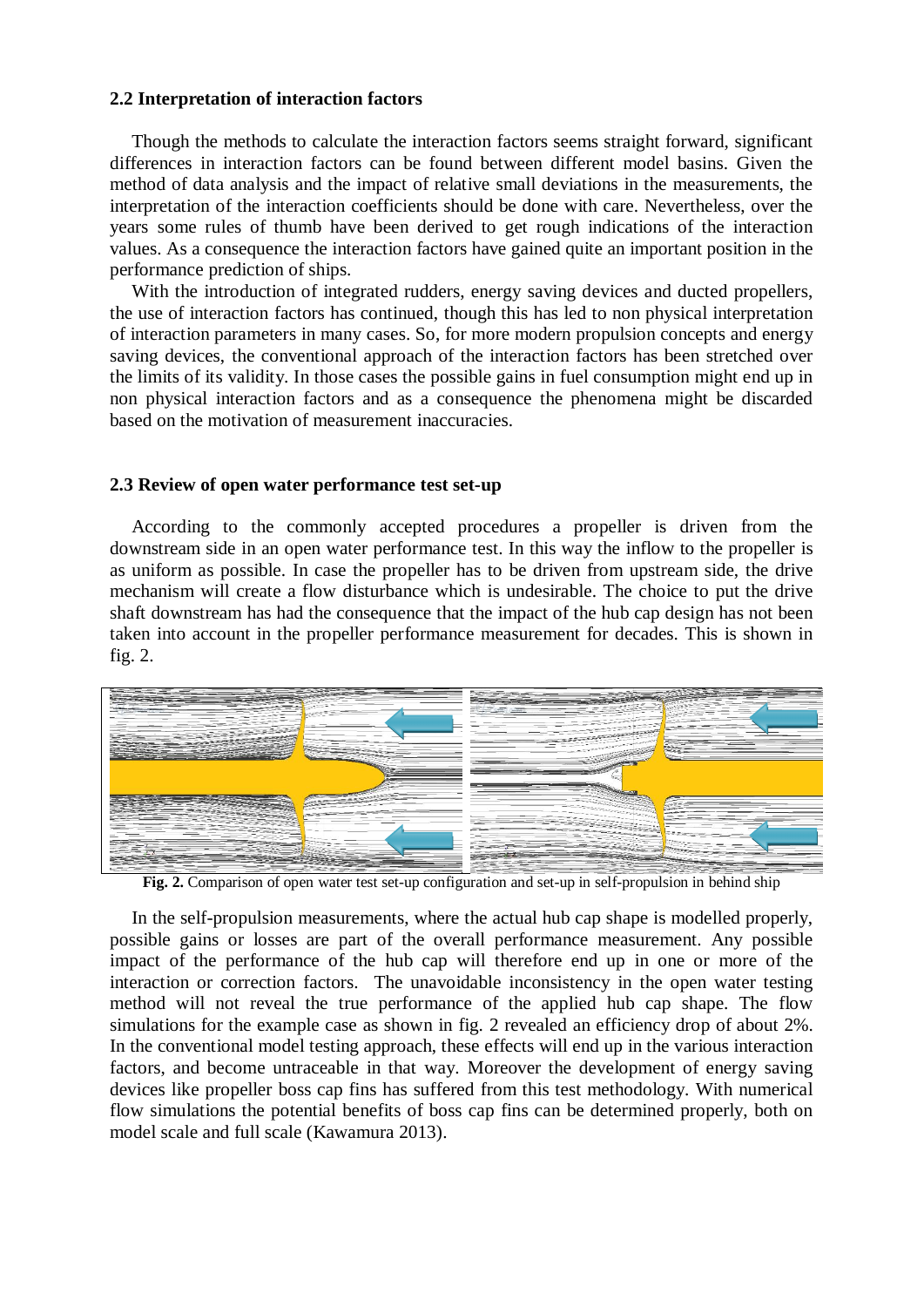### **3. DEVELOPMENT OF NUMERICAL METHODS**

In the following subsection the current status of the viscous flow simulations will be described. This should give a good impression of what can be expected as state-of-art methodologies nowadays. An important aspect of the implementation is the validation of the numerical methods. This will be discussed in the subsequent subsection, where some results of the extensive implementation and validation process will be discussed. In subsection 3.3 an evaluation will be made of the added value of full scale simulations. Typical phenomena which are occurring in model scale testing might be avoided with aid of numerical simulations. Examples are among others the Reynolds scaling effect on wake fields and ducted propeller performance and the sensitivity analysis of hull roughness on resistance and performance.

## **3.1 Current status of numerical simulations**

The development of numerical methods is a continuous process. Significant steps forward are being made both on the hardware side and on the commercial software side. In general these developments are globally driven. It is therefore expected that the developments will continue further in the coming years. Based on this assumption, it is worthwhile to start working on method development of numerical flow simulations, which might at this point in time not yet be suitable for daily commercial use. However, by the time the methodologies have reached a certain maturity level, which means sufficiently validated, and captured well in process descriptions and procedures, the lead times and costs have reduced enough for commercial applications.

Nowadays the effects of viscous flow can be taken into account, which means that accurate bare hull resistance predictions are feasible. Based on current technology the viscous flow simulations (also denoted as RANS (Reynolds-Averaged Navier-Stokes)) can take the effects of the free surface (VOF) and the dynamic sinkage and trim into account. And the accuracy of the calculations can compete with the accuracy of the model scale measurements.

Moreover, there will be differences in the results when model scale and full scale geometries are compared. Due to the proper calculation of the full scale viscous flow effects the need for the semi-empirical extrapolation methods, as used in the model tests, will diminish.

The following step in the development of the numerical simulations is the propulsion calculation, where the ship and the propeller are analyzed together. The propeller performance is then derived from fully transient moving mesh simulations with sliding interfaces. In these simulations, the propeller position is adjusted every time step, which gives the time dependent solution of the flow. The propeller thrust and torque are calculated for each time step in this approach.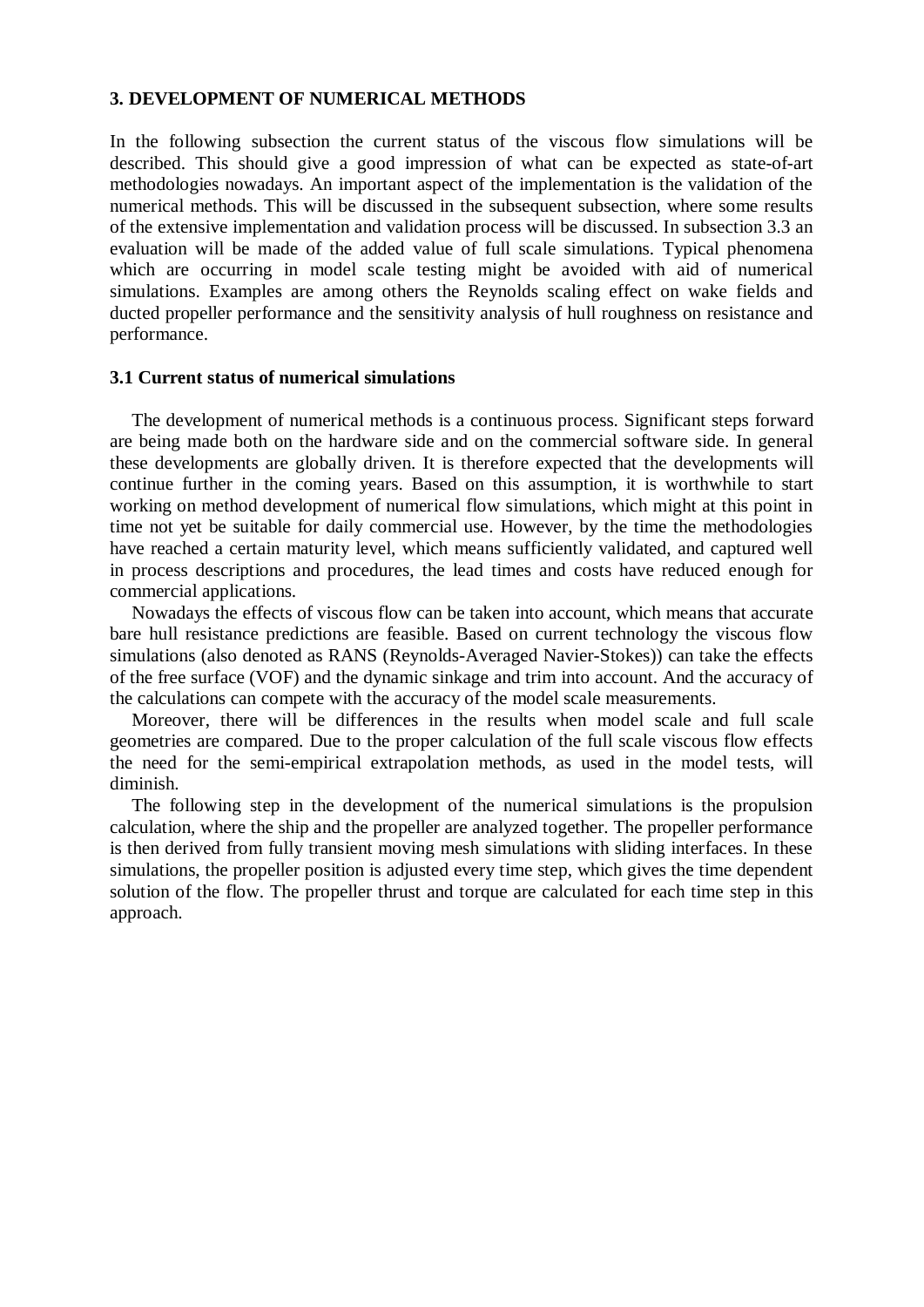

**Fig. 3.** Numerical flow simulation of hull and propeller, including free surface effects

 The added value of the numerical simulations is found in the extensive options of flow visualization (see for example fig. 3) and post-processing. With these other means of data analysis it is possible to get new insights on the actual occurring flow phenomena, like the interaction phenomena. It is also possible to determine the drag contribution of different components and appendages on the hull to get an indication of the contribution to the total resistance.

# **3.2 Implementation and validation of numerical methods**

Numerical flow simulations in maritime industry have gained maturity during the last years. One of the important issues in this process is the quality assurance of the simulations. This covers not only the level of achieved accuracy, but also the processes and procedures to reach the repeatability of the results. The target should be that proper implemented numerical methodologies are independent of the expert who is carrying out the simulations. The methodology should also be robust enough to handle different ship and propeller designs. This target can be achieved with parametric mesh topology definitions in general.



**Fig. 4.** Mesh near bow with local refinements to capture free surface effects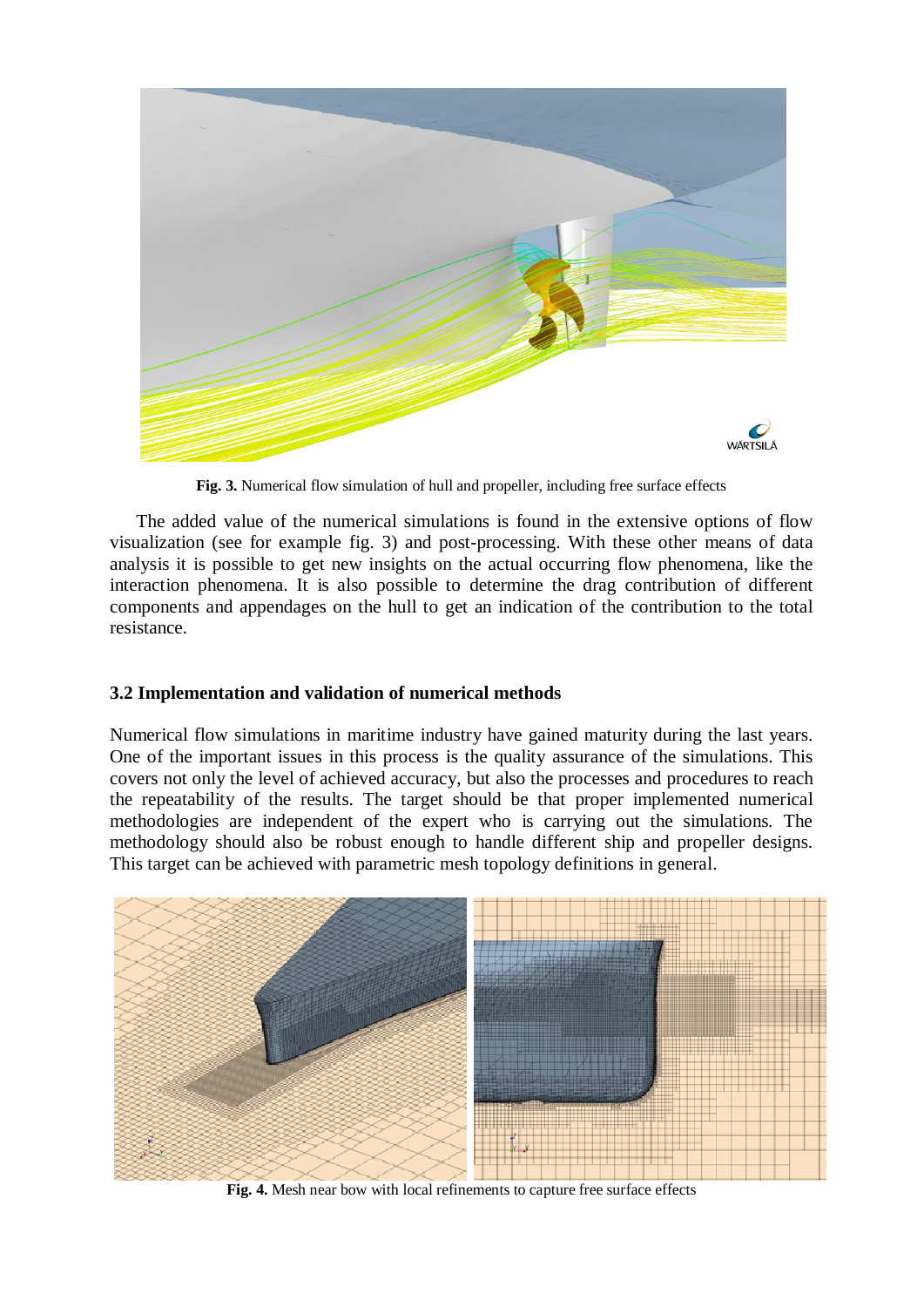An example of the mesh topology around the bow of the hull is shown in fig. 4. In order to get a good balance between total cell count and required mesh density, local mesh refinement near the free surface is implemented. The actual free surface is based on the solution of the Volume of Fraction (VOF) of the water and air mixture. The final meshing approach has been the deliverable of the implementation and validation process.

The outcome of a bare hull resistance calculation with free surface is shown in fig. 5, where the model scale resistance is shown for different vessel speeds. The agreement between the measured and the calculated values is good over the complete range of ship speeds. Similar results have been found for other vessels, which indicate the robustness of the method.



**Fig. 5.** Comparison of bare hull resistance measurements and calculations

Besides an accurate calculation of the bare hull resistance it is also required to implement a proper propeller performance methodology. The quality of such method can be verified with open water model scale performance measurements. In the marine industry, the critical success factors for propeller performance calculations are regarded to be the ability to model the blade geometry with sufficient detail (meshing), proper implementation of the rotation of the propeller and selection of the turbulence model. Fig. 6 shows the open water performance curves for a selected open propeller. For this propeller two well-known turbulence models, k- $\epsilon$  and k- $\omega$ -SST, have been used to calculate the open water performance on model scale. The figure shows that comparable results can be obtained with both turbulence models. At low advance ratios a slightly different trend can be observed, which may be attributed to a small pitch effect due to differences in boundary layer development along the blade. However, the overall performance comparison indicates that both models can be used in the numerical simulations. Comparison of the numerical results with the model scale measurements learns that the overall trends of thrust and torque are captured well over the whole range of advance speeds. Though there is a difference between the measurements and the calculations near the top efficiency. This is a result of the fairly subtle differences in the thrust and torque values, which might be a result of some laminar flow effects or not properly reported hub cap correction factors in the experiments in the end. Near the design point of the propeller, which is around J=0.65, the agreement between measurements and calculations is better.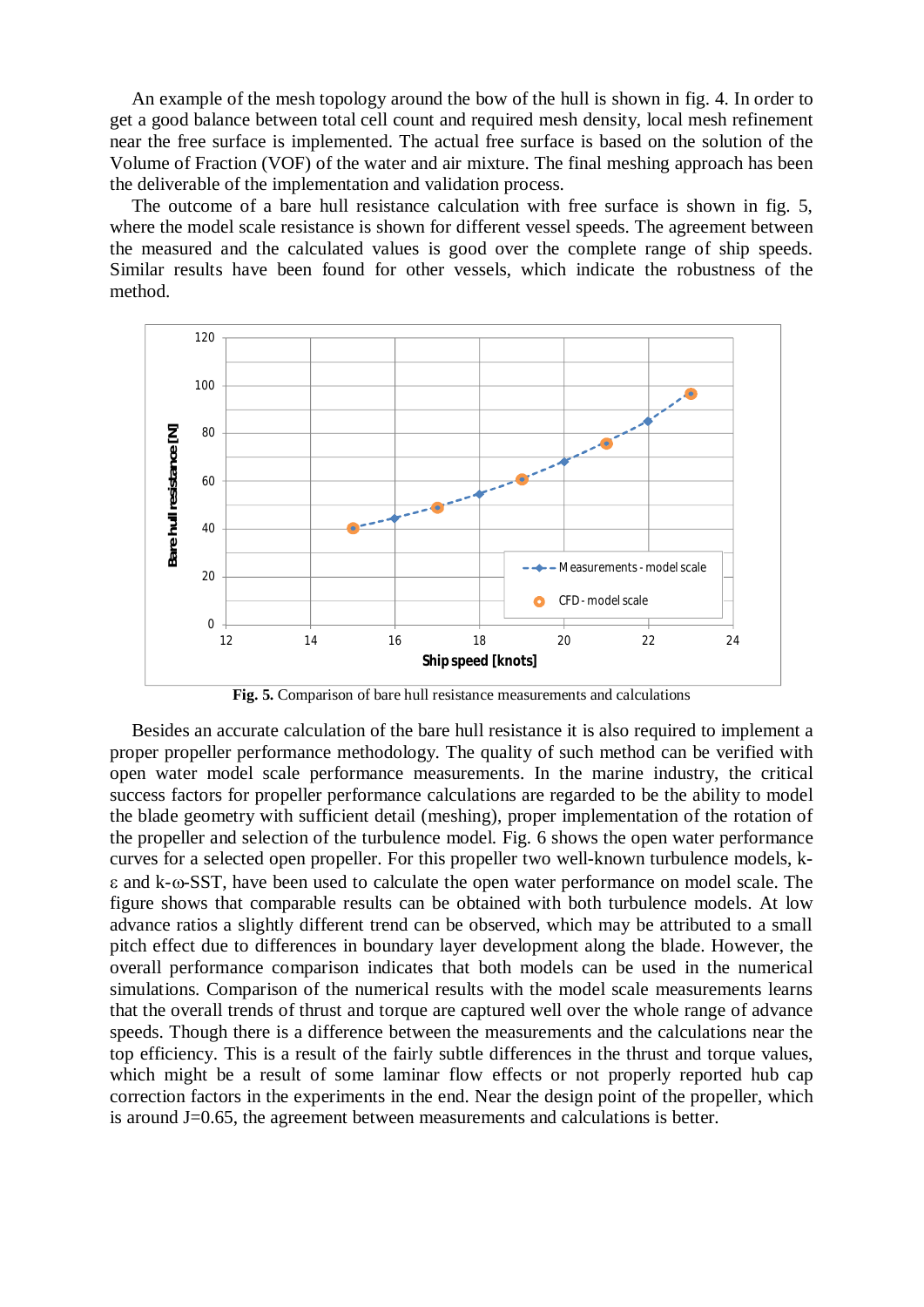

**Fig. 6.** Comparison of open water performance curves for open propeller based on model scale measurements and numerical simulations with  $k$ - $\varepsilon$  and  $k$ - $\omega$ -SST turbulence models

Implementation of the propeller rotation in the numerical simulations can be either based on the quasi-steady Multiple-Frame-of-Reference (MFR) approach or the full transient moving mesh (MM) approach. In the MFR method the mesh remains fixed in a frozen position and the additional terms due to centrifugal and Coriolis forces are implemented in a spin domain. In this approach the steady solvers can be used leading to relatively short calculation times. In case the fully transient moving mesh option is used, a specified domain around the propeller is rotated every time step, resulting in a fully transient solution of the flow. The MFR approach works well for propeller open water calculations, where a uniform inflow is present and no flow disturbances are present behind the propeller. Apart from the propeller blade geometry an axi-symmetrical flow problem is being solved.

For propulsion calculations initially the MFR method has been applied. This gave results which looked plausible, but were wrong. The concept of averaging several MFR calculations, with different blade positions, is not recommended by the authors either. Therefore the fully transient moving mesh approach is regarded to be the only valid alternative for propulsion calculations, though it will be most computational intensive.

#### **3.3 Added value of full scale numerical simulations**

Even though there are still differences between model scale measurements and numerical simulations, it is interesting to investigate further steps on the side of the simulations. Calculations made for the actual full scale can provide knowledge and understanding of the occurring Reynolds scaling effects. It is also known for long time that some typical phenomena suffer from the Reynolds scaling effects, like the friction along the hull (ITTC 1957 friction line) and the propeller performance effects (ITTC 1978  $\Delta$ Kt and  $\Delta$ Kq), which are addressed in several ITTC-conferences (ITTC 2011). Also the differences between model scale and full scale wake fields and the consequences for the propeller loading have been acknowledged (Ligtelijn 2004).

Another issue from model testing, which can be investigated easily with numerical simulations, is the location of the drive shaft, either upstream or downstream. In the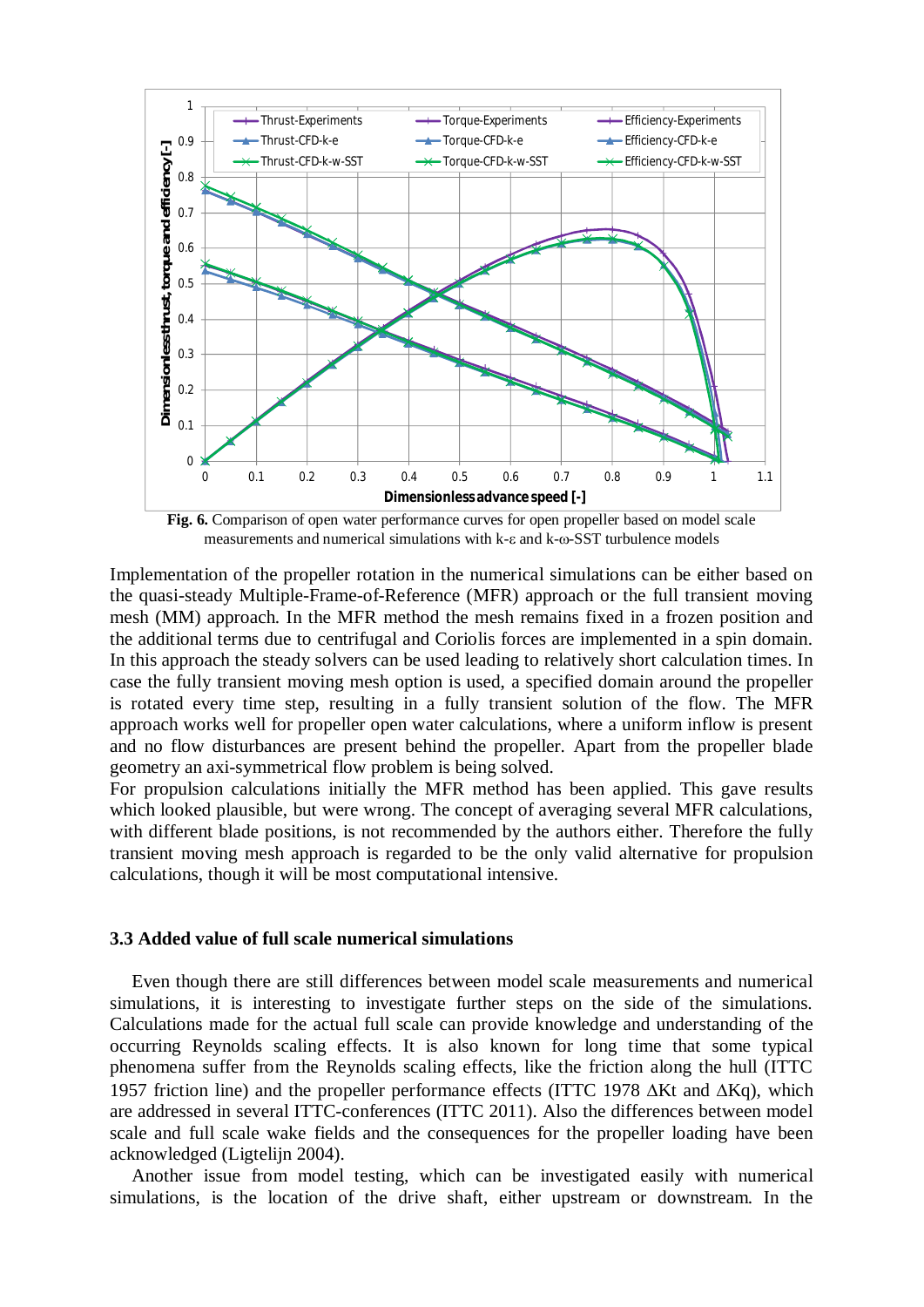simulations the drive shaft can be modelled in various ways, since it has no actual functionality. In this way a sensitivity analysis can be carried out. Such sensitivity analyses may also help in understanding the working principles of various energy saving devices, like propeller boss cap fins and rudder bulbs.

The use of full scale propeller performance data has an impact on the selection of optimum propeller diameter. The common approach is to use B-series data, derived from the published polynomials (Oosterveld 1974). With a performance polynomial of full scale B-series, a comparison can be made on the selection of the optimum diameter, based on model and full scale performance. Once this point has been reached, the true value of the capabilities of the numerical simulations comes to the surface.

The added value of the simulations do not limit to the design phase of the vessel and propeller. Once the vessel is in service, it is of interest to get a good indication of the effects of increasing roughness of the hull and the propeller on the fuel consumption. At certain point in time there will be a trade off between the cost of cleaning and the gains in fuel costs during operation. Numerical simulations with various grades of hull roughness can be of help in such evaluation.

# **4. RESULTS FROM FULL SCALE CFD PERFORMANCE SIMULATIONS**

In this section the aforementioned topics will be analysed in more detail, based on the results from the flow simulations. First the wake scaling effects will be shown and afterwards the effects of Reynolds scaling effects on propeller open water performance and the impact on the propeller diameter selection. Finally, results from the work on energy saving devices will be shown.

### **4.1 Wake scaling**

The wake field of a vessel is one of the key input parameters for the propeller design process. Once the bare hull design is available and resistance measurements are carried out, often the wake field is measured as well. It has been recognized that the model scale wake field will differ from the actual full scale wake field (Benedek 1968), due to Reynolds scaling effects. The boundary layer development along the hull causes not only a difference in hull friction, but also in the velocity distribution at the aft part of the vessel, where the propeller will be located. For the propeller designer two factors in the wake field are of importance in the propeller design process: the depth of the wake peek in the top position and the gradients of the velocity along a circular path. These parameters determine how and to which extent the blade load fluctuates during a revolution. A comparison of two calculated wake fields is shown in fig. 7 for a single screw vessel. The wake field, as calculated for model scale, shows a deeper wake peek compared to the full scale wake field. Moreover, the overall wake fraction *w* will be larger for model scale compared to full scale.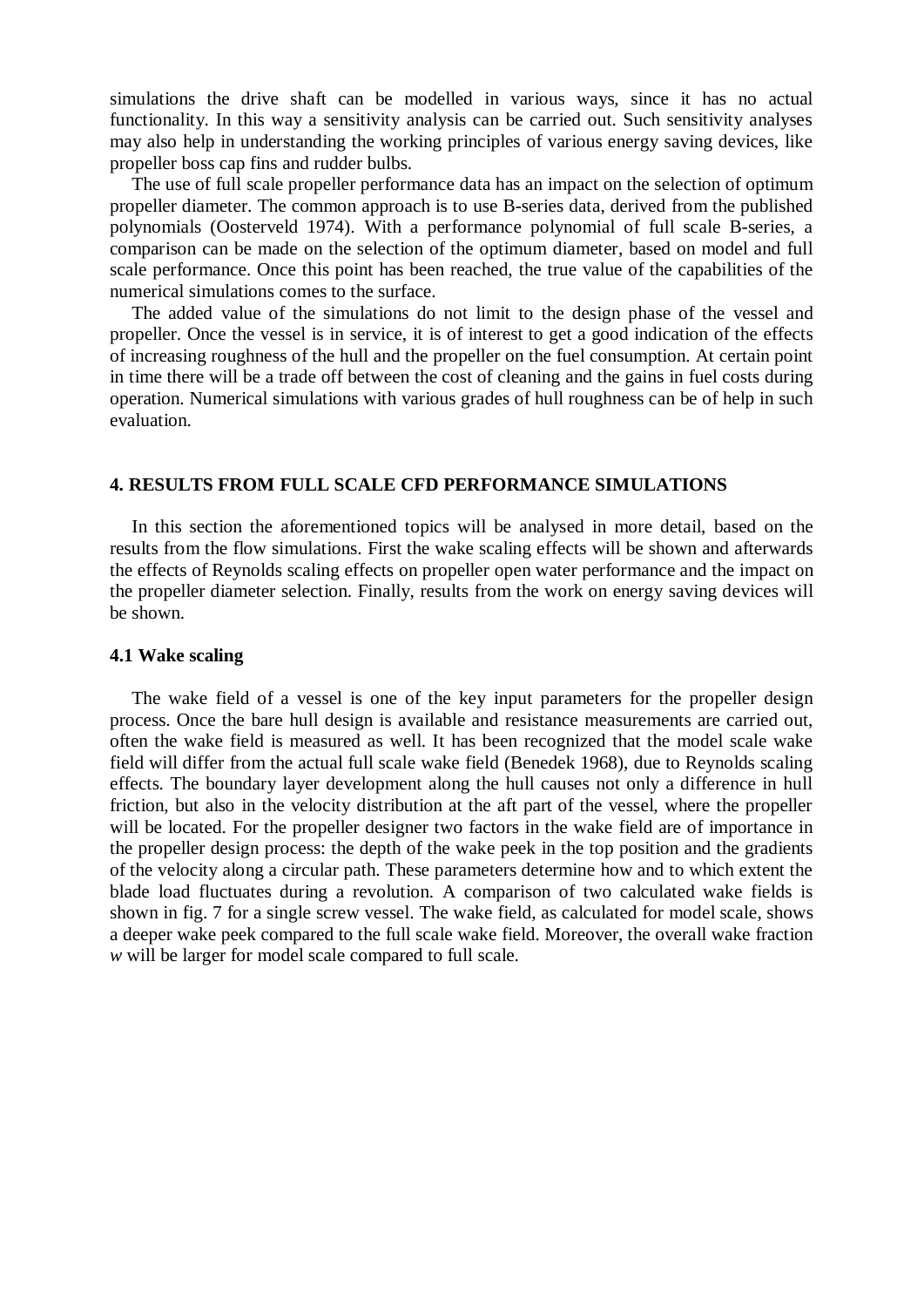

**Fig. 7.** Comparison of calculated wake field on model scale (left) and full scale

### **4.2 Propeller open water performance**

For the scaling of propeller open water performance ITTC has made a procedure back in 1978 (ITTC 1978). This scaling method introduces an offset on the non-dimensional thrust and torque values Kt and Kq. Due to reduction of blade friction, it is expected that the thrust increases slightly and the torque decreases at the same time. More recent CFD studies have shown that such a trend could be observed for certain families of propeller designs. However, there were also indications that for other families of propellers, for example with more skew, other phenomena played a role. For skewed propellers, there seems to be a pitch effect on the blades, which results in a shift of both thrust and torque in the same direction (Minguito 2005).



Fig. 8. Open water performance for calculated model scale and full scale and measured data

The Reynolds scaling effect on propeller performance is presented in fig. 8, where the calculated open water curves for model scale and full scale are shown, together with the experimental data. This diagram shows a quite significant difference between the model scale and full scale calculations. The torque at full scale is reduced and the thrust is increased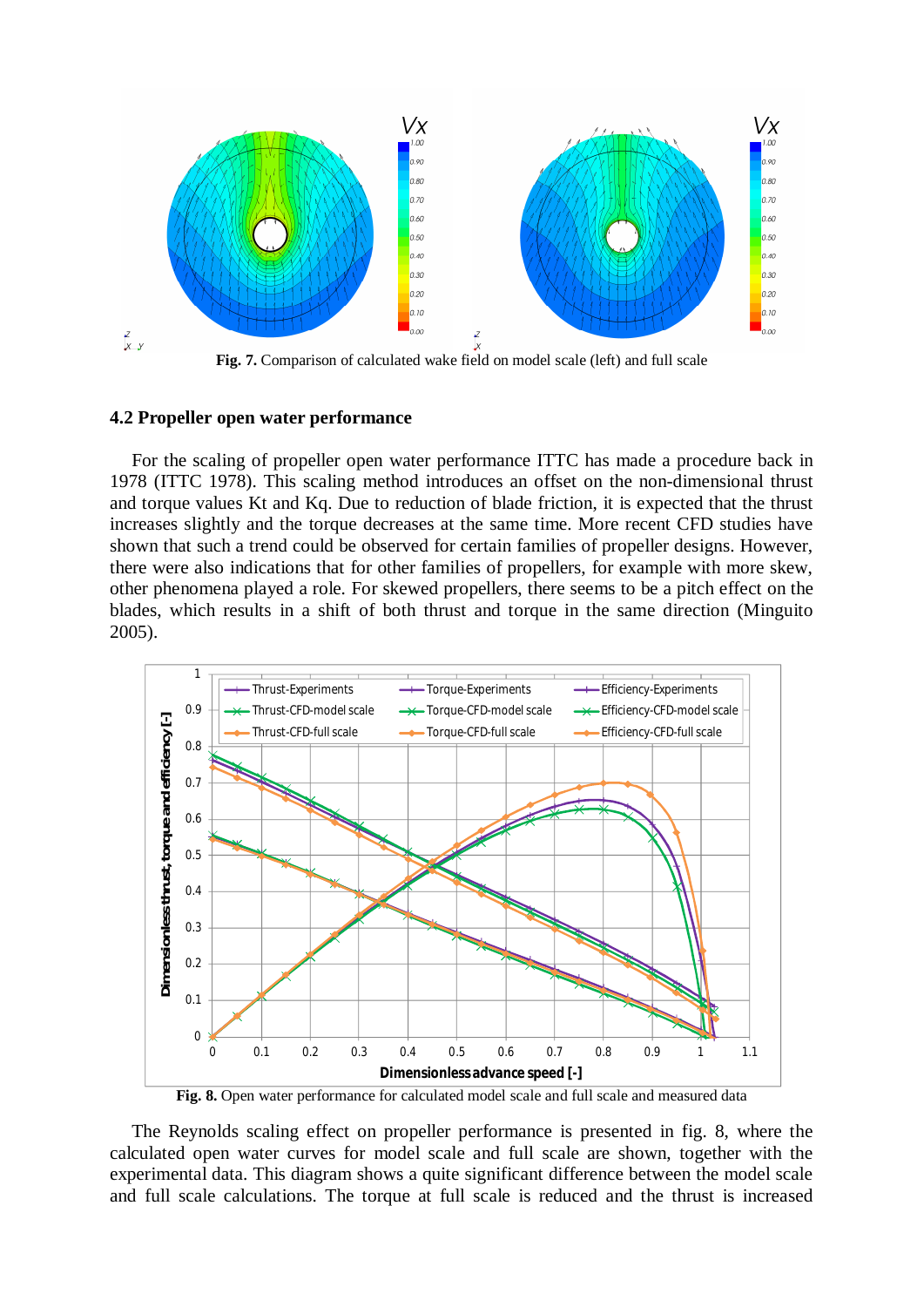slightly, which is in line with the expectations. The averaged  $\Delta Kt$  and  $\Delta Kq$  have been derived from the CFD results and compared with the values from the ITTC'78 method. The values are shown in table 1. Significant differences are found between the two methods. As a consequence the full scale performance prediction based on the ITTC'78 method will differ significantly from the calculated full scale curves.

| <b>Table 1.</b> Comparison of $\Delta$ Kt and $\Delta$ Kq |        |               |
|-----------------------------------------------------------|--------|---------------|
|                                                           | A Kt   | $10\Delta$ Kq |
| ITTC'78                                                   | 0.0003 | $-0.0029$     |
| <b>CFD</b>                                                | 0.0015 | $-0.0194$     |

The differences in open water performance, due to Reynolds scaling effects, do have an impact on the selection of the optimum diameter for a given application. Based on the overall propeller powering characteristics, like power, RPM, ship speed, an optimum propeller diameter can be selected. This process is often based on the available Wageningen B-series polynomials, which have been derived from the model scale experimental data.



**Fig. 9.** Comparison of propeller diameter selection based on B-series model scale and full scale

Recently, a similar polynomial has been generated for full scale geometries based on CFD. With these results it has become possible to carry out the propeller diameter selection process based on both model scale and full scale data. The results are shown in fig. 9 and the outcome is quite remarkable. Based on the full scale open water data a 7% larger propeller diameter would have been selected.

### **4.3 Energy saving devices**

The energy saving devices (ESD), like propeller boss cap fins and rudder bulbs, have attracted quite some attention in the last years. Though these concepts differ a lot in geometry, they have in common that the flow near the propeller hub is influenced mostly by these devices. In order to be able to give a proper evaluation of the effectiveness of these ESDs, it is important to understand the occurring flow phenomena near the hub and to minimize the impact of laminar flow and Reynolds scaling effects. Full scale numerical flow simulations of the hull, propeller and rudder can potentially provide the proper information to reach this goal.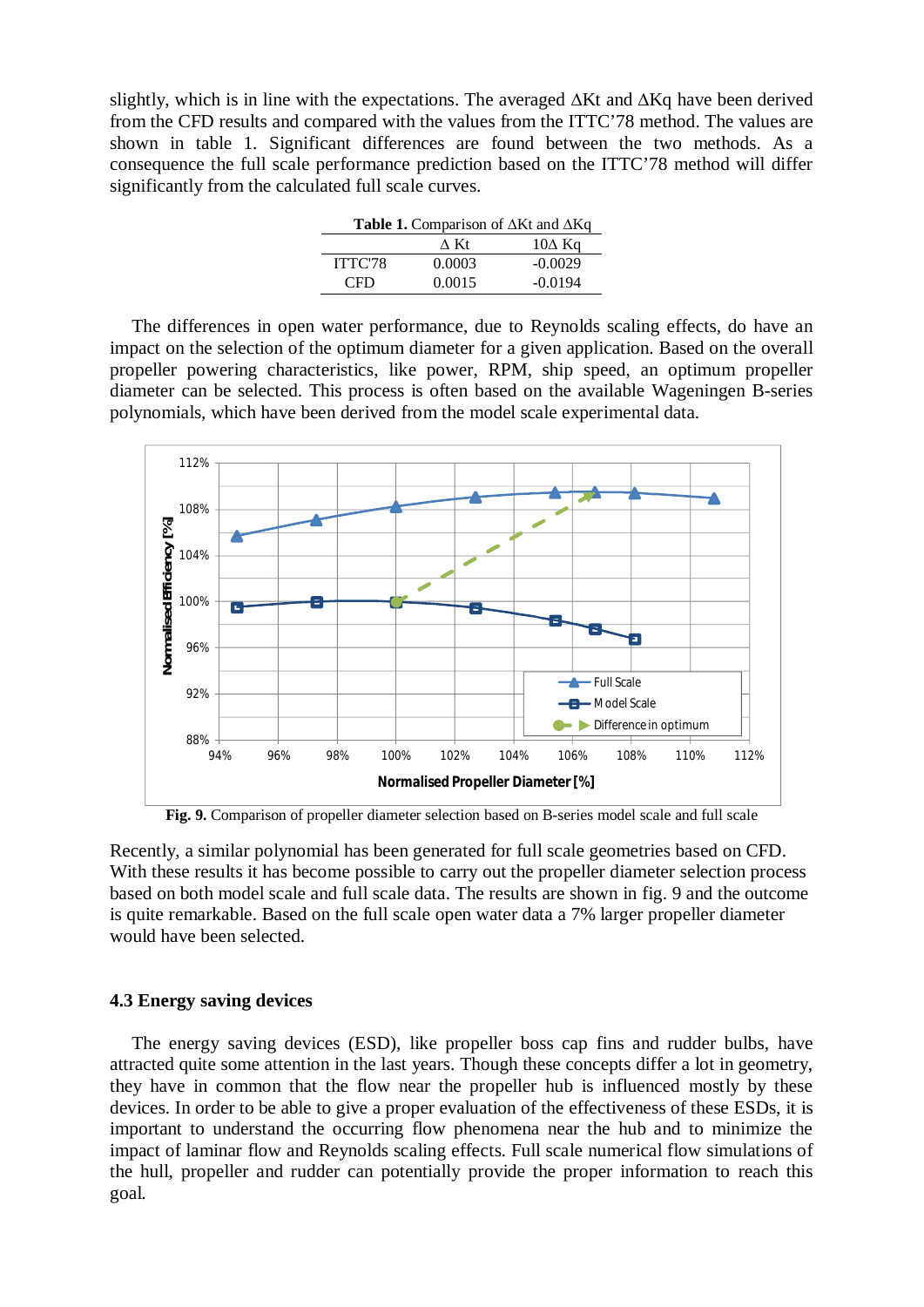CFD calculations of a vessel with and without rudder bulb have been made to investigate the differences in performance (see fig. 10). The major part of the hull resistance will not change and therefore differences in overall efficiency of a few percent are found. Nevertheless the components which are responsible for the performance gains can be isolated. Based on this analysis the coupling between efficiency gains, occurring flow phenomena and actual physical principles can be made.



Fig. 10. Numerical flow simulation of hull, propeller and rudder with rudder bulb

# **5. INCORPORATION IN DESIGN PROCESS**

In this paper various aspects of both model scale testing and full scale numerical flow simulations have been discussed. Though there are still steps to be made on the development of numerical simulations, the added value can be utilized in the design process of propellers. Fig. 11 shows a process description of a propeller design process. The conventional process, based on model scale experimental data, is described in the top half. In the lower half the possibilities of full scale numerical flow simulations are incorporated. On the input side of the propeller design process a full scale wake field and propeller diameter can be used. Once the design is available, either open water and self-propulsion performance evaluations can be made based on full scale simulations or on the conventional model scale measurements.

# **6. CONCLUSIONS**

In order to be able to further enhance the performance of ship propellers it is necessary to have a full understanding of the occurring flow phenomena on the actual ship. In the past the majority of research and development in this field was based on model scale experiments. Nowadays it has become possible to get more detailed insights in the flow field when numerical flow simulations are carried out. Proper understanding of the propeller open water efficiency and propeller-hull interaction factors can be achieved with CFD simulations.